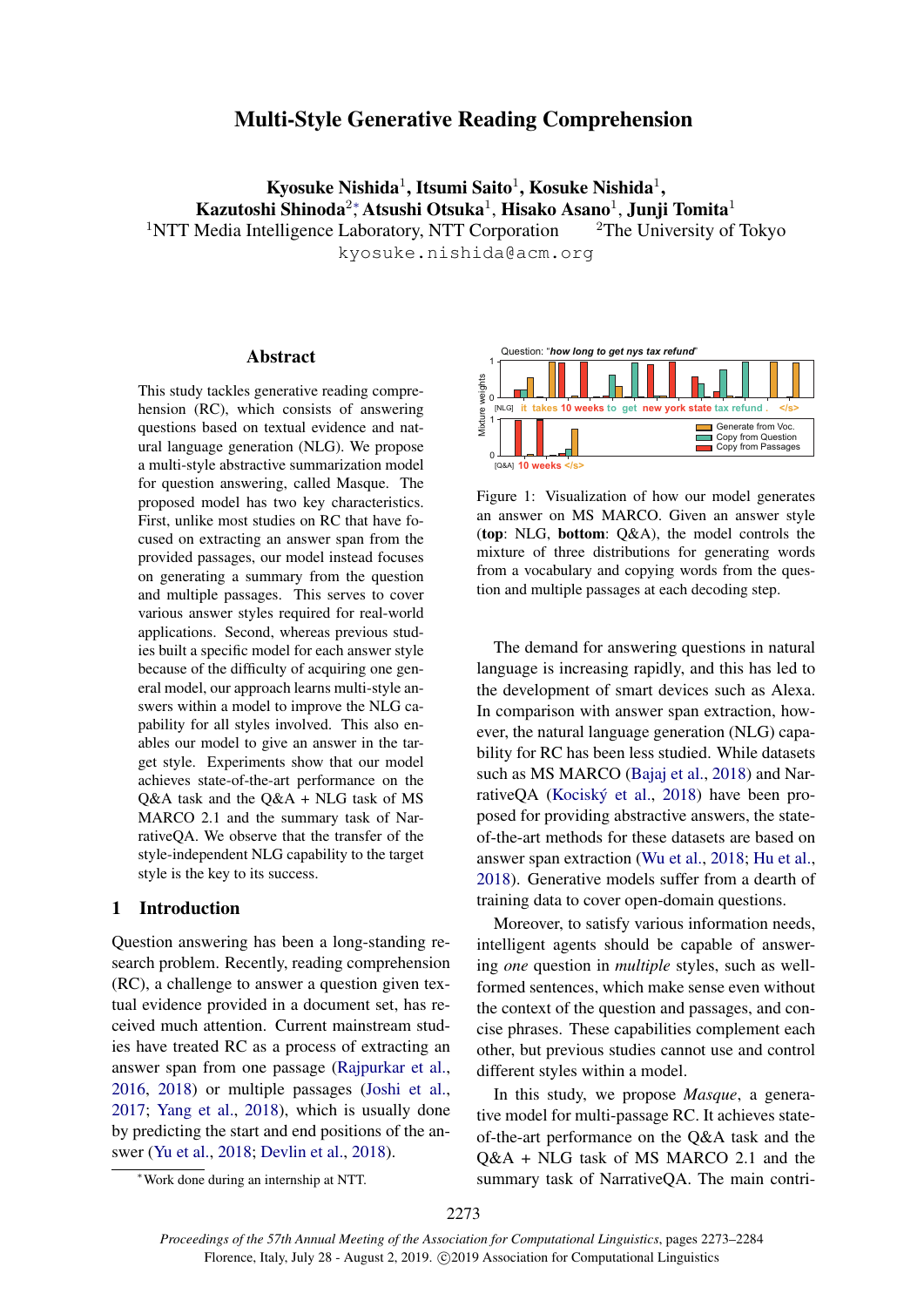butions of this study are as follows.

Multi-source abstractive summarization. We introduce the pointer-generator mechanism [\(See](#page-10-3) [et al.,](#page-10-3) [2017\)](#page-10-3) for generating an abstractive answer from the question and multiple passages, which covers various answer styles. We extend the mechanism to a Transformer [\(Vaswani et al.,](#page-10-4) [2017\)](#page-10-4) based one that allows words to be generated from a vocabulary and to be copied from the question and passages.

Multi-style learning for style control and transfer. We introduce multi-style learning that enables our model to control answer styles and improves RC for all styles involved. We also extend the pointer-generator to a conditional decoder by introducing an artificial token corresponding to each style, as in [\(Johnson et al.,](#page-9-3) [2017\)](#page-9-3). For each decoding step, it controls the mixture weights over three distributions with the given style (Figure [1\)](#page-0-0).

# 2 Problem Formulation

This paper considers the following task:

PROBLEM 1. Given a question with J words  $x^q =$  ${x_1^q}$  $\frac{q}{1}, \ldots, x_j^q$  $\{g\}$ , a set of K passages, where the k-th passage is composed of L words  $x^{p_k}$  =  ${x_1^{p_k}, \ldots, x_L^{p_k}}$ , and an answer style label s, an RC model outputs an answer  $y = \{y_1, \ldots, y_T\}$  conditioned on the style.

In short, given a 3-tuple  $(x^q, \{x^{p_k}\}, s)$ , the system predicts  $P(y)$ . The training data is a set of 6-tuples:  $(x^q, \{x^{p_k}\}, s, y, a, \{r^{p_k}\})$ , where a and  $\{r^{p_k}\}\$ are optional. Here, *a* is 1 if the question is answerable with the provided passages and 0 otherwise, and  $r^{p_k}$  is 1 if the k-th passage is required to formulate the answer and 0 otherwise.

# 3 Proposed Model

We propose a Multi-style Abstractive Summarization model for QUEstion answering, called *Masque*. Masque directly models the conditional probability  $p(y|x^q, \{x^{p_k}\}, s)$ . As shown in Figure [2,](#page-1-0) it consists of the following modules.

1*.* The question-passages reader (§[3.1\)](#page-1-1) models interactions between the question and passages.

2*.* The passage ranker (§[3.2\)](#page-2-0) finds passages relevant to the question.

3*.* The answer possibility classifier (§[3.3\)](#page-2-1) identifies answerable questions.

<span id="page-1-0"></span>

Figure 2: Masque model architecture.

4*.* The answer sentence decoder (§[3.4\)](#page-2-2) outputs an answer sentence conditioned on the target style.

Our model is based on multi-source abstractive summarization: the answer that it generates can be viewed as a summary from the question and passages. The model also learns multi-style answers together. With these two characteristics, we aim to acquire the style-independent NLG ability and transfer it to the target style. In addition, to improve natural language understanding in the reader module, our model considers RC, passage ranking, and answer possibility classification together as multi-task learning.

### <span id="page-1-1"></span>3.1 Question-Passages Reader

The reader module is shared among multiple answer styles and the three task-specific modules.

# 3.1.1 Word Embedding Layer

Let  $x^q$  and  $x^{p_k}$  represent one-hot vectors (of size V) for words in the question and the  $k$ -th passage. First, this layer projects each of the vectors to a  $d_{word}$ -dimensional vector with a pretrained weight matrix  $W^e \in \mathbb{R}^{d_{\text{word}} \times V}$  such as GloVe [\(Pennington et al.,](#page-10-5) [2014\)](#page-10-5). Next, it uses contextualized word representations via ELMo [\(Pe](#page-10-6)[ters et al.,](#page-10-6) [2018\)](#page-10-6), which allows our model to use morphological clues to form robust representations for out-of-vocabulary words unseen in training. Then, the concatenation of the word and con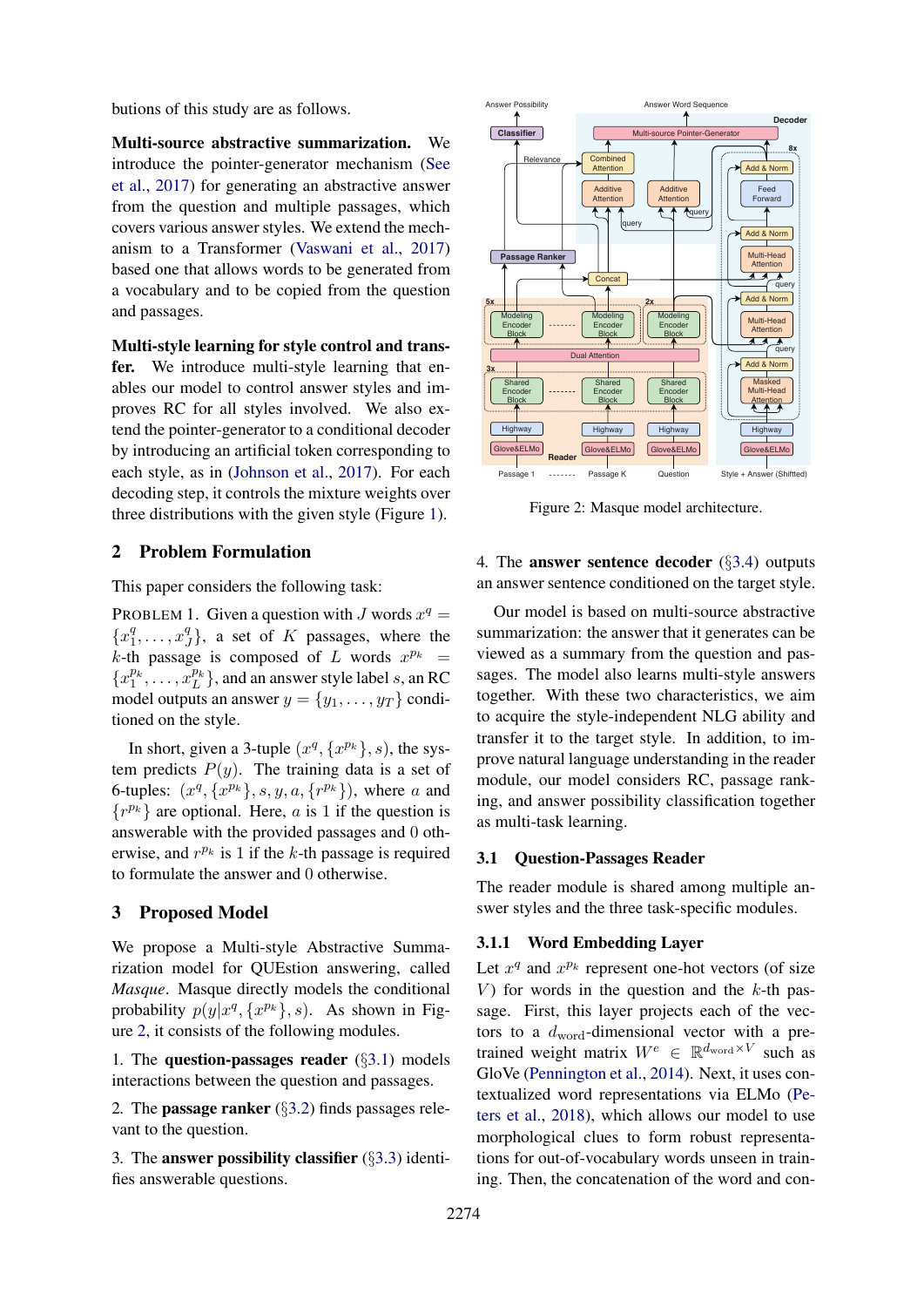textualized vectors is passed to a two-layer highway network [\(Srivastava et al.,](#page-10-7) [2015\)](#page-10-7) to fuse the two types of embeddings, as in [\(Seo et al.,](#page-10-8) [2017\)](#page-10-8). The highway network is shared by the question and passages.

#### <span id="page-2-3"></span>3.1.2 Shared Encoder Layer

This layer uses a stack of Transformer blocks, which are shared by the question and passages, on top of the embeddings provided by the word embedding layer. The input of the first block is immediately mapped to a d-dimensional vector by a linear transformation. The outputs of this layer are  $E^{p_k} \in \mathbb{R}^{d \times L}$  for each k-th passage, and  $E^q \in \mathbb{R}^{d \times J}$  for the question.

Transformer encoder block. The block consists of two sub-layers: a self-attention layer and a position-wise feed-forward network. For the self-attention layer, we adopt the multi-head attention mechanism [\(Vaswani et al.,](#page-10-4) [2017\)](#page-10-4). Following GPT [\(Radford et al.,](#page-10-9) [2018\)](#page-10-9), the feed-forward network consists of two linear transformations with a GELU [\(Hendrycks and Gimpel,](#page-9-4) [2016\)](#page-9-4) activation function in between. Each sub-layer is placed inside a residual block [\(He et al.,](#page-9-5) [2016\)](#page-9-5). For an input x and a given sub-layer function  $f$ , the output is  $LN(f(x) + x)$ , where LN indicates the layer normalization [\(Ba et al.,](#page-8-2) [2016\)](#page-8-2). To facilitate these residual connections, all sub-layers produce a sequence of d-dimensional vectors. Note that our model does not use any position embeddings in this block because ELMo gives the positional information of the words in each sequence.

# 3.1.3 Dual Attention Layer

This layer uses a dual attention mechanism to fuse information from the question to the passages as well as from the passages to the question.

It first computes a similarity matrix  $U^{p_k} \in$  $\mathbb{R}^{L\times J}$  between the question and the k-th passage, as done in [\(Seo et al.,](#page-10-8) [2017\)](#page-10-8), where

$$
U_{lj}^{p_k} = w^{a\top} [E_l^{p_k}; E_j^q; E_l^{p_k} \odot E_j^q]
$$

indicates the similarity between the l-th word of the  $k$ -th passage and the  $j$ -th question word. The  $w^a \in \mathbb{R}^{3d}$  are learnable parameters. The  $\odot$ operator denotes the Hadamard product, and the [; ] operator denotes vector concatenation across the rows. Next, the layer obtains the row and column normalized similarity matrices  $A^{p_k}$  = softmax<sub>j</sub> $(U^{p_k \top})$  and  $B^{p_k} = \text{softmax}_l(U^{p_k})$ . It

then uses DCN [\(Xiong et al.,](#page-10-10) [2017\)](#page-10-10) to obtain dual attention representations,  $G^{q \to p_k} \in \mathbb{R}^{5d \times L}$  and  $G^{p \to q} \in \mathbb{R}^{5d \times J}$ :

$$
G^{q \to p_k} = [E^{p_k}; \bar{A}^{p_k}; \bar{A}^{p_k}; E^{p_k} \odot \bar{A}^{p_k}; E^{p_k} \odot \bar{A}^{p_k}]
$$
  

$$
G^{p \to q} = [E^q; \bar{B}; \bar{B}; E^q \odot \bar{B}; E^q \odot \bar{B}].
$$

Here,  $\bar{A}^{p_k} = E^q A^{p_k}$ ,  $\bar{B}^{p_k} = E^{p_k} B^{p_k}$ ,  $\bar{A}^{p_k} =$  $\bar{B}^{p_k}A^{p_k}, \bar{\bar{B}}^{p_k} = \bar{A}^{p_k}B^{p_k}, \bar{B} = \max_k(\bar{B}^{p_k}),$  and  $\bar{\bar{B}} = \max_k(\bar{\bar{B}}^{p_k}).$ 

### 3.1.4 Modeling Encoder Layer

This layer uses a stack of the Transformer encoder blocks for question representations and obtains  $M^q \in \mathbb{R}^{d \times J}$  from  $G^{p \to q}$ . It also uses another stack for passage representations and obtains  $M^{p_k} \in \mathbb{R}^{d \times \bar{L}}$  from  $G^{q \to p_k}$  for each k-th passage. The outputs of this layer,  $M<sup>q</sup>$  and  $\{M^{p_k}\},$ are passed on to the answer sentence decoder; the  $\{M^{p_k}\}\$ are also passed on to the passage ranker and the answer possibility classifier.

### <span id="page-2-0"></span>3.2 Passage Ranker

The ranker maps the output of the modeling layer,  $\{M^{p_k}\}\$ , to the relevance score of each passage. It takes the output for the first word,  $M_1^{p_k}$ , which corresponds to the beginning-of-sentence token, to obtain the aggregate representation of each passage sequence. Given  $w^r \in \mathbb{R}^d$  as learnable parameters, it calculates the relevance of each  $k$ -th passage to the question as

$$
\beta^{p_k} = \text{sigmoid}(w^{r\top} M_1^{p_k}).
$$

#### <span id="page-2-1"></span>3.3 Answer Possibility Classifier

The classifier maps the output of the modeling layer to a probability for the answer possibility. It also takes the output for the first word,  $M_1^{p_k}$ , for all passages and concatenates them. Given  $w^c \in \mathbb{R}^{Kd}$ as learnable parameters, it calculates the answer possibility for the question as

$$
P(a) = \text{sigmoid}(w^{c\top}[M_1^{p_1}; \dots; M_1^{p_K}]).
$$

# <span id="page-2-2"></span>3.4 Answer Sentence Decoder

Given the outputs provided by the reader module, the decoder generates a sequence of answer words one element at a time. It is autoregressive [\(Graves,](#page-8-3) [2013\)](#page-8-3), consuming the previously generated words as additional input at each decoding step.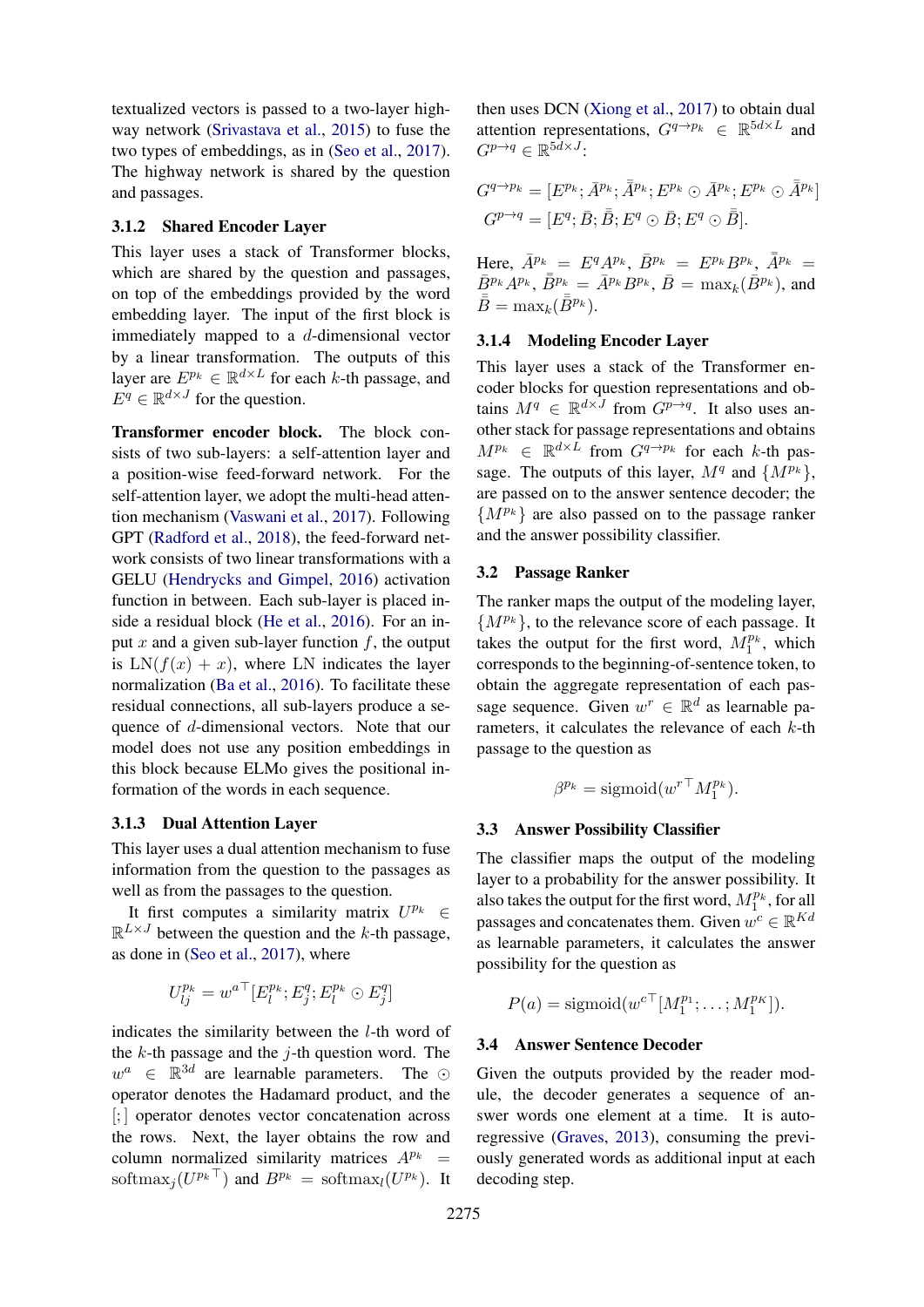### 3.4.1 Word Embedding Layer

Let  $y$  represent one-hot vectors of the words in the answer. This layer has the same components as the word embedding layer of the reader module, except that it uses a unidirectional ELMo to ensure that the predictions for position  $t$  depend only on the known outputs at positions previous to t.

Artificial tokens. To be able to use multiple answer styles within a single system, our model introduces an artificial token corresponding to the style at the beginning of the answer  $(y_1)$ , as done in [\(Johnson et al.,](#page-9-3) [2017;](#page-9-3) [Takeno et al.,](#page-10-11) [2017\)](#page-10-11). At test time, the user can specify the first token to control the style. This modification does not require any changes to the model architecture. Note that introducing the token at the decoder prevents the reader module from depending on the answer style.

#### <span id="page-3-2"></span>3.4.2 Attentional Decoder Layer

This layer uses a stack of Transformer decoder blocks on top of the embeddings provided by the word embedding layer. The input is immediately mapped to a d-dimensional vector by a linear transformation, and the output is a sequence of d-dimensional vectors:  $\{s_1, \ldots, s_T\}$ .

Transformer decoder block. In addition to the encoder block, this block consists of the second and third sub-layers after the self-attention block and before the feed-forward network, as shown in Figure [2.](#page-1-0) As in [\(Vaswani et al.,](#page-10-4) [2017\)](#page-10-4), the selfattention sub-layer uses a sub-sequent mask to prevent positions from attending to subsequent positions. The second and third sub-layers perform the multi-head attention over  $M<sup>q</sup>$  and  $M<sup>p</sup><sub>all</sub>$ , respectively. The  $M^{p_{all}}$  is the concatenated outputs of the encoder stack for the passages,

$$
M^{p_{\text{all}}} = [M^{p_1}, \dots, M^{p_K}] \in \mathbb{R}^{d \times KL}.
$$

Here, the [, ] operator denotes vector concatenation across the columns. This attention for the concatenated passages produces attention weights that are comparable between passages.

#### 3.4.3 Multi-source Pointer-Generator

Our extended mechanism allows both words to be generated from a vocabulary and words to be copied from both the question and multiple passages (Figure [3\)](#page-3-0). We expect that the capability of copying words will be shared among answer styles.

<span id="page-3-0"></span>

Figure 3: Multi-source pointer-generator mechanism. For each decoding step t, mixture weights  $\lambda^v, \lambda^q, \lambda^p$ for the probability of generating words from the vocabulary and copying words from the question and the passages are calculated. The three distributions are weighted and summed to obtain the final distribution.

Extended vocabulary distribution. Let the extended vocabulary,  $V_{ext}$ , be the union of the common words (a small subset of the full vocabulary,  $V$ , defined by the input-side word embedding matrix) and all words appearing in the input question and passages.  $P<sup>v</sup>$  then denotes the probability distribution of the  $t$ -th answer word,  $y_t$ , over the extended vocabulary. It is defined as:

$$
P^{v}(y_t) = \text{softmax}(W^{2\top}(W^{1}s_t + b^1)),
$$

where the output embedding  $W^2 \in \mathbb{R}^{d_{\text{word}} \times V_{\text{ext}}}$  is tied with the corresponding part of the input em-bedding [\(Inan et al.,](#page-9-6) [2017\)](#page-9-6), and  $W^1 \in \mathbb{R}^{d_{\text{word}} \times d}$ and  $b^1 \in \mathbb{R}^{d_{\text{word}}}$  are learnable parameters.  $P^v(y_t)$ is zero if  $y_t$  is an out-of-vocabulary word for  $V$ .

Copy distributions. A recent Transformerbased pointer-generator randomly chooses one of the attention-heads to form a copy distribution; that approach gave no significant improvements in text summarization [\(Gehrmann et al.,](#page-8-4) [2018\)](#page-8-4).

In contrast, our model uses an additional attention layer for each copy distribution on top of the decoder stack. For the passages, the layer takes  $s_t$ as the query and outputs  $\alpha_t^p \in \mathbb{R}^{KL}$  as the attention weights and  $c_t^p \in \mathbb{R}^d$  as the context vectors:

<span id="page-3-1"></span>
$$
e_l^{p_k} = w^{p\top} \tanh(W^{pm} M_l^{p_k} + W^{ps} s_t + b^p),
$$
  
\n
$$
\alpha_t^p = \text{softmax}([e^{p_1}; \dots; e^{p_K}]),
$$
  
\n
$$
c_t^p = \sum_l \alpha_{tl}^p M_l^{p_{\text{all}}},
$$
  
\n(1)

where  $w^p, b^p \in \mathbb{R}^d$  and  $W^{pm}$ ,  $W^{ps} \in \mathbb{R}^{d \times d}$  are learnable parameters. For the question, our model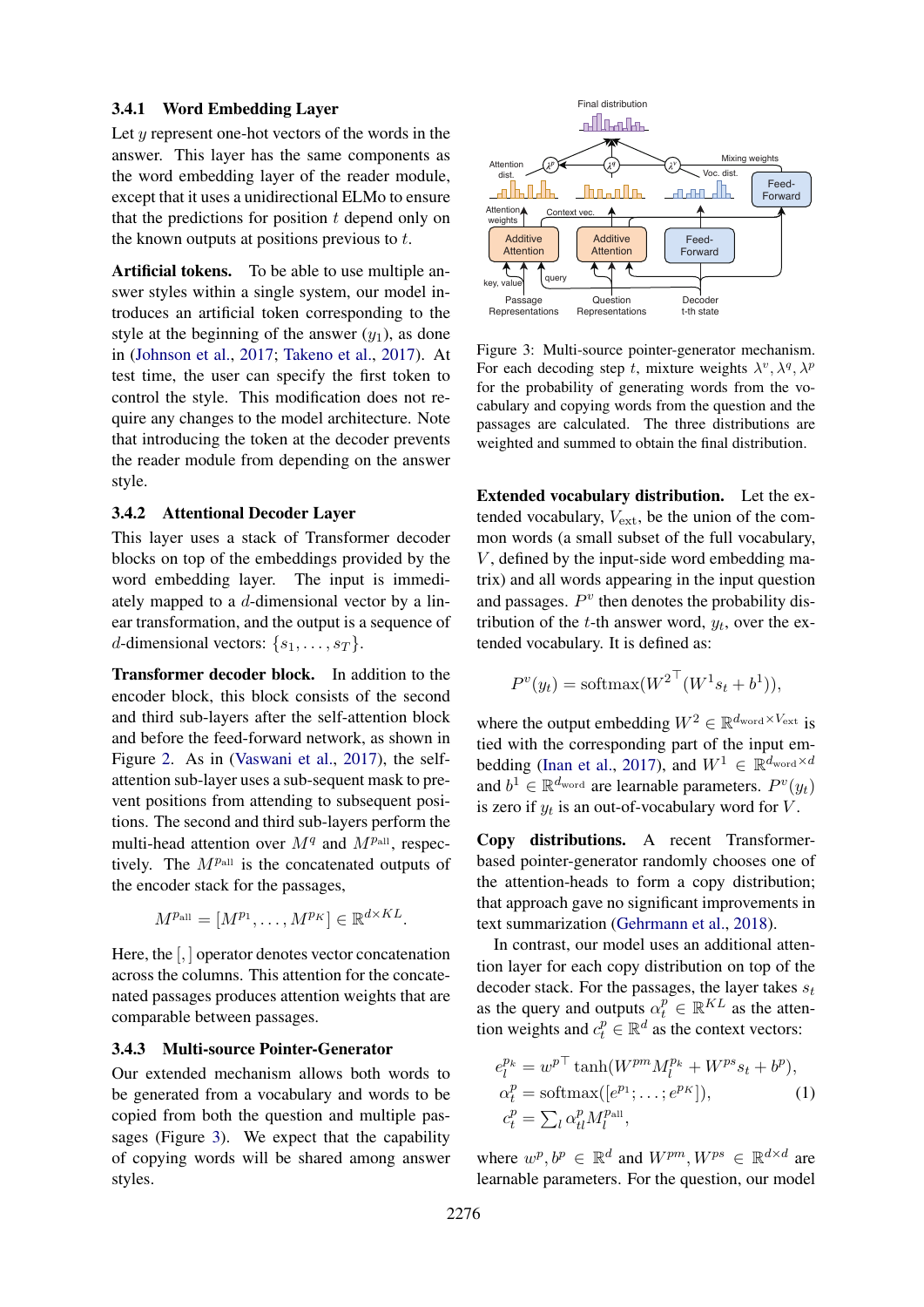uses another identical layer and obtains  $\alpha_t^q \in \mathbb{R}^J$ and  $c_t^q \in \mathbb{R}^d$ . As a result,  $P^q$  and  $P^p$  are the copy distributions over the extended vocabulary:

$$
P^{q}(y_{t}) = \sum_{j:x_{j}^{q}=y_{t}} \alpha_{tj}^{q},
$$

$$
P^{p}(y_{t}) = \sum_{l:x_{l}^{p_{k}(l)}=y_{t}} \alpha_{tl}^{p},
$$

where  $k(l)$  means the passage index corresponding to the l-th word in the concatenated passages.

**Final distribution.** The final distribution of  $y_t$  is defined as a mixture of the three distributions:

$$
P(y_t) = \lambda^v P^v(y_t) + \lambda^q P^q(y_t) + \lambda^p P^p(y_t),
$$
  

$$
\lambda^v, \lambda^q, \lambda^p = \text{softmax}(W^m[s_t; c_t^q; c_t^p] + b^m),
$$

where  $W^m \in \mathbb{R}^{3 \times 3d}$  and  $b^m \in \mathbb{R}^3$  are learnable parameters.

# 3.4.4 Combined Attention

In order not to attend words in irrelevant passages, our model introduces a combined attention. While the original technique combined word and sentence level attentions [\(Hsu et al.,](#page-9-7) [2018\)](#page-9-7), our model combines the word and passage level attentions. The word attention, Eq. [1,](#page-3-1) is re-defined as

$$
\alpha_{tl}^p = \frac{\alpha_{tl}^p \beta^{p_{k(l)}}}{\sum_{l'} \alpha_{tl'}^p \beta^{p_{k(l')}}}
$$

.

### 3.5 Loss Function

We define the training loss as the sum of losses via

$$
L(\theta) = L_{\text{dec}} + \gamma_{\text{rank}} L_{\text{rank}} + \gamma_{\text{cls}} L_{\text{cls}}
$$

where  $\theta$  is the set of all learnable parameters, and  $\gamma_{\text{rank}}$  and  $\gamma_{\text{cls}}$  are balancing parameters.

The loss of the decoder,  $L_{\text{dec}}$ , is the negative log likelihood of the whole target answer sentence averaged over Nable answerable examples:

$$
L_{\text{dec}} = -\frac{1}{N_{\text{able}}}\sum_{(a,y)\in\mathcal{D}}\frac{a}{T}\sum_{t}\log P(y_t),
$$

where  $D$  is the training dataset. The losses of the passage ranker,  $L_{\text{rank}}$ , and the answer possibility classifier,  $L_{cls}$ , are the binary cross entropy between the true and predicted values averaged over all  $N$  examples:

$$
L_{\text{rank}} = -\frac{1}{NK} \sum_{k} \sum_{r^{p_k} \in \mathcal{D}} {r^{p_k} \log \beta^{p_k} + \sum_{c \leq k} (1 - r^{p_k}) \log(1 - \beta^{p_k})},
$$

$$
L_{\text{cls}} = -\frac{1}{N} \sum_{a \in \mathcal{D}} {a \log P(a) + \sum_{(1-a) \log(1 - P(a))} }.
$$

<span id="page-4-0"></span>

| Dataset            | Subset     | Train   | Dev.    | Eval.   |
|--------------------|------------|---------|---------|---------|
|                    | ALL        | 808,731 | 101.093 | 101.092 |
| <b>MS MARCO</b>    | <b>ANS</b> | 503,370 | 55.636  |         |
|                    | NLG        | 153,725 | 12.467  |         |
| <b>NarrativeOA</b> | Summary    | 32,747  | 3.461   | 10.557  |

Table 1: Numbers of questions used in the experiments.

### 4 Experiments on MS MARCO 2.1

We evaluated our model on MS MARCO 2.1 [\(Ba](#page-8-1)[jaj et al.,](#page-8-1) [2018\)](#page-8-1). It is the sole dataset providing abstractive answers with multiple styles and serves as a great test bed for building open-domain QA agents with the NLG capability that can be used in smart devices. The details of our setup and output examples are in the supplementary material.

### 4.1 Setup

Datasets. MS MARCO 2.1 provides two tasks for generative open-domain QA: the Q&A task and the Q&A + Natural Language Generation (NLG) task. Both tasks consist of questions submitted to Bing by real users, and each question refers to ten passages. The dataset also includes annotations on the relevant passages, which were selected by humans to form the final answers, and on whether there was no answer in the passages.

Answer styles. We associated the two tasks with two answer styles. The NLG task requires a wellformed answer that is an abstractive summary of the question and passages, averaging 16.6 words. The Q&A task also requires an abstractive answer but prefers it to be more concise than in the NLG task, averaging 13.1 words, and many of the answers do not contain the context of the question. For the question "tablespoon in cup", a reference answer in the Q&A task is "16," while that in the NLG task is "There are 16 tablespoons in a cup."

Subsets. In addition to the ALL dataset, we prepared two subsets for ablation tests as listed in Table [1.](#page-4-0) The ANS set consisted of answerable questions, and the NLG set consisted of the answerable questions and well-formed answers, so that NLG ⊂ ANS ⊂ ALL. We note that multi-style learning enables our model to learn from different answer styles of data (i.e., the ANS set), and multi-task learning with the answer possibility classifier enables our model to learn from both answerable and unanswerable data (i.e., the ALL set).

Training and Inference. We trained our model with mini-batches consisting of multi-style an-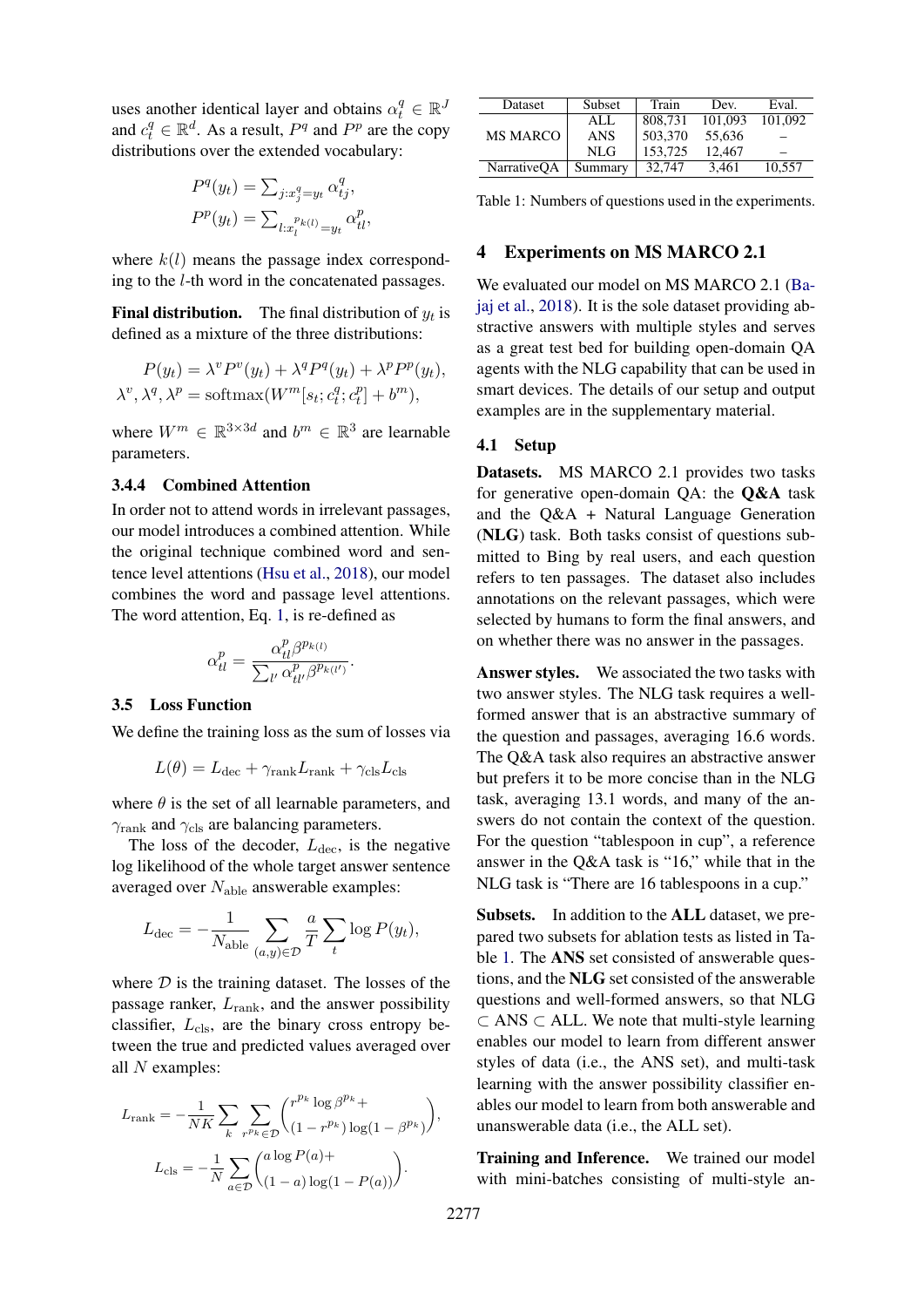<span id="page-5-0"></span>

|                             | NLG     |       | 0&A     |       |
|-----------------------------|---------|-------|---------|-------|
| Model                       | $R-I$ . | $B-1$ | $R-I$ . | $B-1$ |
| $BiDAF^a$                   | 16.91   | 9.30  | 23.96   | 10.64 |
| Deep Cascade $QA^b$         | 35.14   | 37.35 | 52.01   | 54.64 |
| $S-Net+CES2S^c$             | 45.04   | 40.62 | 44.96   | 46.36 |
| $BERT+Multi\text{-}PGNet^d$ | 47.37   | 45.09 | 48.14   | 52.03 |
| $S^{elector} + CCG^{e}$     | 47.39   | 45.26 | 50.63   | 52.03 |
| VNET <sup>f</sup>           | 48.37   | 46.75 | 51.63   | 54.37 |
| Masque (NLG; single)        | 49.19   | 49.63 | 48.42   | 48.68 |
| Masque (NLG; ensemble)      | 49.61   | 50.13 | 48.92   | 48.75 |
| Masque (Q&A single)         | 25.66   | 36.62 | 50.93   | 42.37 |
| Masque (Q&A ensemble)       | 28.53   | 39.87 | 52.20   | 43.77 |
| Human Performance           | 63.21   | 53.03 | 53.87   | 48.50 |

Table 2: Performance of our and competing models on the MS MARCO V2 leaderboard (4 March 2019). <sup>a</sup>[Seo](#page-10-8) [et al.](#page-10-8) [\(2017\)](#page-10-8);  $\mathrm{^{b}Yan}$  et al. [\(2019\)](#page-10-12);  $\mathrm{^{c}Shao}$  (unpublished), a variant of [Tan et al.](#page-10-13) [\(2018\)](#page-10-13);  ${}^d$ Li (unpublished), a model using [Devlin et al.](#page-8-0) [\(2018\)](#page-8-0) and [See et al.](#page-10-3) [\(2017\)](#page-10-3);  $^{\circ}$ Oian (unpublished);  $<sup>f</sup>$  [Wu et al.](#page-10-2) [\(2018\)](#page-10-2). Whether the compet-</sup> ing models are ensemble models or not is unreported.

swers that were randomly sampled. We used a greedy decoding algorithm and did not use any beam search or random sampling, because they did not provide any improvements.

Evaluation metrics and baselines. ROUGE-L and BLEU-1 were used to evaluate the models' RC performance, where ROUGE-L is the main metric on the official leaderboard. We used the reported scores of extractive [\(Seo et al.,](#page-10-8) [2017;](#page-10-8) [Yan](#page-10-12) [et al.,](#page-10-12) [2019;](#page-10-12) [Wu et al.,](#page-10-2) [2018\)](#page-10-2), generative [\(Tan et al.,](#page-10-13) [2018\)](#page-10-13), and unpublished RC models at the submission time.

In addition, to evaluate the individual contributions of our modules, we used MAP and MRR for the ranker and  $F_1$  for the classifier, where the positive class was the answerable questions.

### 4.2 Results

Does our model achieve state-of-the-art on the two tasks with different styles? Table [2](#page-5-0) shows the performance of our model and competing models on the leaderboard. Our ensemble model of six training runs, where each model was trained with the two answer styles, achieved state-of-theart performance on both tasks in terms of ROUGE-L. In particular, for the NLG task, our single model outperformed competing models in terms of both ROUGE-L and BLEU-1.

Does multi-style learning improve the NLG performance? Table [3](#page-5-1) lists the results of an ablation test for our single model (controlled with

<span id="page-5-1"></span>

| Model                                              | $Train \mid R-I$ . |                       | - R-1 |
|----------------------------------------------------|--------------------|-----------------------|-------|
| Masque (NLG style; single)                         |                    | ALL $ 69.77 \t65.56 $ |       |
| w/o multi-style learning $(\S 3.4.2)$              |                    | NLG 68.20 63.95       |       |
| $\hookrightarrow$ w/o Transformer (§3.1.2, §3.4.2) |                    | NLG 67.13 62.96       |       |
| w/o passage ranker $(\S3.2)$                       |                    | NLG 68.05 63.82       |       |
| w/o possibility classifier $(\S3.3)$               | ANS.               | 69.64 65.41           |       |
| Masque w/ gold passage ranker                      |                    | 78.70 78.14           |       |

Table 3: Ablation test results on the NLG dev. set. The models were trained with the subset listed in "Train".

<span id="page-5-3"></span>

| Model                                 | Train   MAP MRR               |  |
|---------------------------------------|-------------------------------|--|
| Bing (initial ranking)                | 34.62 35.00                   |  |
| Masque (single)                       | ALL $69.51$ 69.96             |  |
| w/o answer decoder $(\S3.4)$          | ALL 67.03 67.49               |  |
| w/o multi-style learning $(\S 3.4.2)$ | NLG 65.51 65.59               |  |
| w/o possibility classifier $(\S3.3)$  | ANS $\big  69.08 \big  69.54$ |  |

Table 4: Passage ranking results on the ANS dev. set.

the NLG style) on the NLG dev.  $set<sup>1</sup>$  $set<sup>1</sup>$  $set<sup>1</sup>$ . Our model trained with both styles outperformed the model trained with the single NLG style. Multi-style learning enabled our model to improve its NLG performance by also using non-sentence answers.

Does the Transformer-based pointer-generator improve the NLG performance? Table [3](#page-5-1) shows that our model also outperformed the model that used RNNs and self-attentions instead of Transformer blocks as in MCAN [\(McCann et al.,](#page-9-8) [2018\)](#page-9-8). Our deep decoder captured the multi-hop interaction among the question, the passages, and the answer better than a single-layer LSTM decoder could.

Does joint learning with the ranker and classifier improve NLG performance? Furthermore, Table [3](#page-5-1) shows that our model (jointly trained with the passage ranker and answer possibility classifier) outperformed the model that did not use the ranker and classifier. Joint learning thus had a regularization effect on the question-passages reader.

We also confirmed that the gold passage ranker, which can perfectly predict the relevance of passages, significantly improved the RC performance. Passage ranking will be a key to developing a system that can outperform humans.

Does joint learning improve the passage ranking performance? Table [4](#page-5-3) lists the passage ranking performance on the ANS dev.  $set<sup>2</sup>$  $set<sup>2</sup>$  $set<sup>2</sup>$ . The

<span id="page-5-2"></span><sup>&</sup>lt;sup>1</sup>We confirmed with the organizer that the dev. results were much better than the test results, but there was no problem.

<span id="page-5-4"></span> $2$ This evaluation requires our ranker to re-rank 10 passages. It is not the same as the Passage Re-ranking task.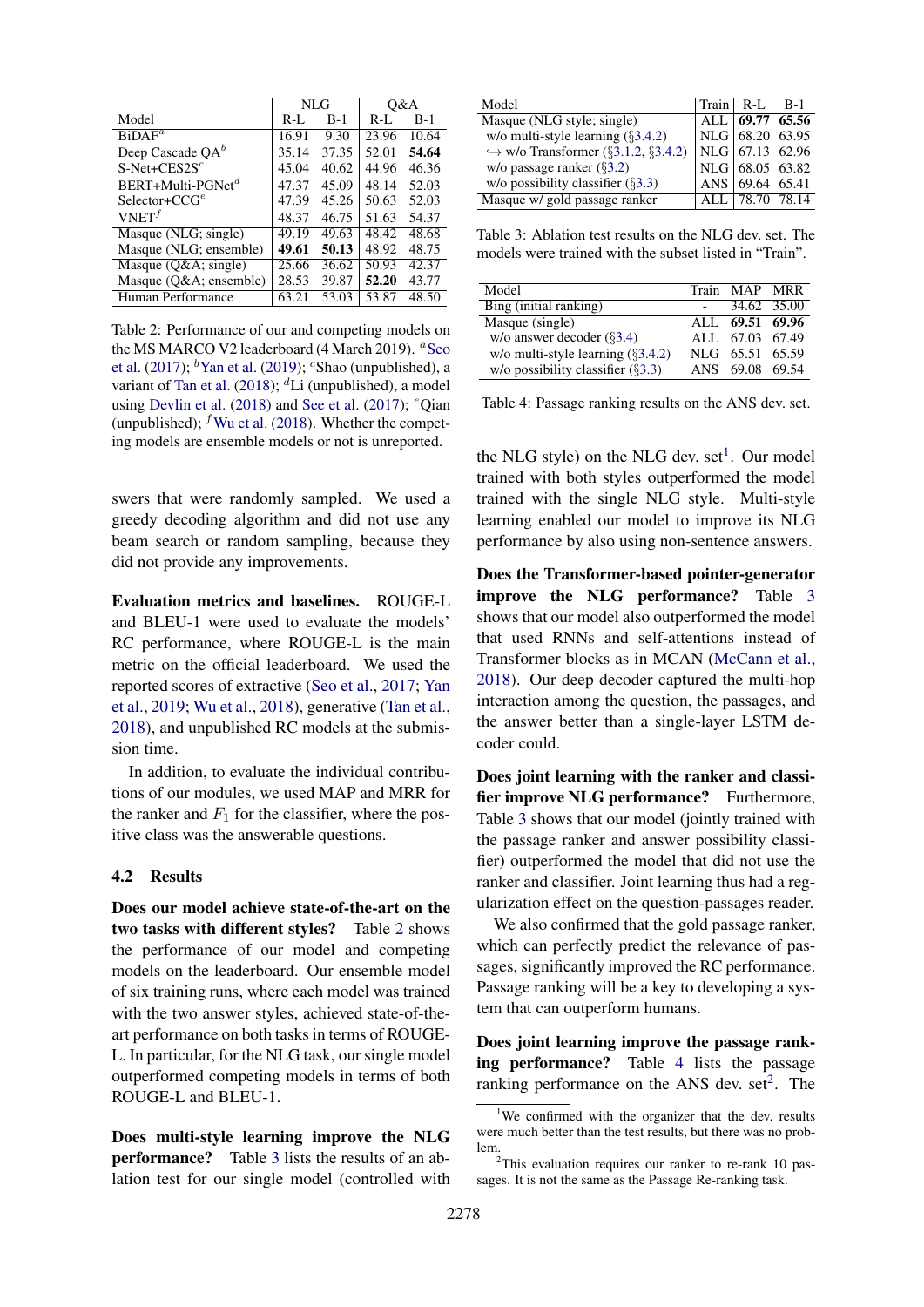<span id="page-6-0"></span>

Figure 4: Precision-recall curve for answer possibility classification on the ALL dev. set.

<span id="page-6-1"></span>

Figure 5: Lengths of answers generated by Masque broken down by the answer style and query type on the NLG dev. set. The error bars indicate standard errors.

ranker shares the question-passages reader with the answer decoder, and this sharing contributed to improvements over the ranker trained without the answer decoder. Also, our ranker outperformed the initial ranking provided by Bing by a significant margin.

Does our model accurately identify answerable questions? Figure [4](#page-6-0) shows the precision-recall curve for answer possibility classification on the ALL dev. set. Our model identified the answerable questions well. The maximum  $F_1$  score was 0.7893, where the threshold of answer possibility was 0.4411. This is the first report on answer possibility classification with MS MARCO 2.1.

Does our model control answer lengths with different styles? Figure [5](#page-6-1) shows the lengths of the answers generated by our model broken down by the answer style and query type. The generated answers were relatively shorter than the reference answers, especially for the Q&A task, but well controlled with the target style for every query type. The short answers degraded our model's BLEU scores in the Q&A task (Table [2\)](#page-5-0) because of BLEU's brevity penalty [\(Papineni et al.,](#page-9-9) [2002\)](#page-9-9).

### 5 Experiments on NarrativeQA

Next, we evaluated our model on Narra-tiveOA (Kociský et al., [2018\)](#page-9-1). It requires understanding the underlying narrative rather than relying on shallow pattern matching. Our detailed setup and output examples are in the supplementary material.

#### 5.1 Setup

We only describe the settings specific to this experiment.

Datasets. Following previous studies, we used the summary setting for the comparisons with the reported baselines, where each question refers to one summary (averaging 659 words), and there is no unanswerable questions. Our model therefore did not use the passage ranker and answer possibility classifier.

Answer styles. The NarrativeQA dataset does not explicitly provide multiple answer styles. In order to evaluate the effectiveness of multi-style learning, we used the NLG subset of MS MARCO as additional training data. We associated the NarrativeQA and NLG datasets with two answer styles. The answer style of NarrativeQA (NQA) is different from that of MS MARCO (NLG) in that the answers are short (averaging 4.73 words) and contained frequently pronouns. For instance, for the question "Who is Mark Hunter?", a reference is "He is a high school student in Phoenix."

Evaluation metrics and baselines. BLEU-1 and 4, METEOR, and ROUGE-L were used in accordance with the evaluation in the dataset pa-per (Kociský et al., [2018\)](#page-9-1). We used the reports of top-performing extractive [\(Seo et al.,](#page-10-8) [2017;](#page-10-8) [Tay](#page-10-14) [et al.,](#page-10-14) [2018;](#page-10-14) [Hu et al.,](#page-9-2) [2018\)](#page-9-2) and generative [\(Bauer](#page-8-5) [et al.,](#page-8-5) [2018;](#page-8-5) [Indurthi et al.,](#page-9-10) [2018\)](#page-9-10) models.

# 5.2 Results

Does our model achieve state-of-the-art perfor-mance? Table [5](#page-7-0) shows that our single model, trained with two styles and controlled with the NQA style, pushed forward the state-of-the-art by a significant margin. The evaluation scores of the model controlled with the NLG style were low because the two styles are different. Also, our model without multi-style learning (trained with only the NQA style) outperformed the baselines in terms of ROUGE-L. This indicates that our model architec-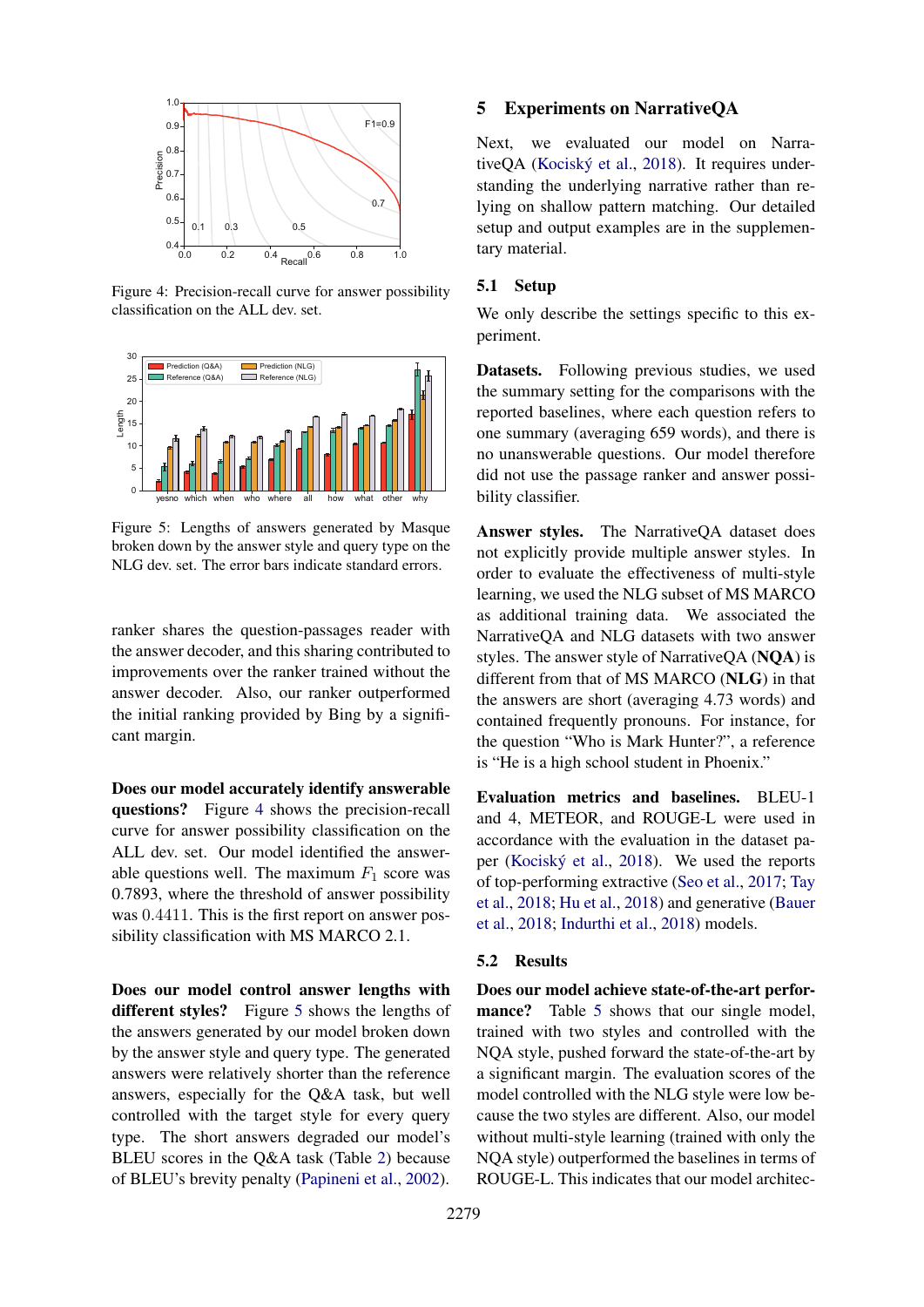<span id="page-7-0"></span>

| Model                     | $B-1$ | $B-4$ | М     | $R-I$ . |
|---------------------------|-------|-------|-------|---------|
| $BiDAF^a$                 | 33.72 | 15.53 | 15.38 | 36.30   |
| $DECAPROP^b$              | 42.00 | 23.42 | 23.42 | 40.07   |
| $MHPGM+NOICc$             | 43.63 | 21.07 | 19.03 | 44.16   |
| ConZNet <sup>d</sup>      | 42.76 | 22.49 | 19.24 | 46.67   |
| $RMR+A2D^e$               | 50.4  | 26.5  | N/A   | 53.3    |
| Masque (NQA)              | 54.11 | 30.43 | 26.13 | 59.87   |
| w/o multi-style learning  | 48.70 | 20.98 | 21.95 | 54.74   |
| Masque (NLG)              | 39.14 | 18.11 | 24.62 | 50.09   |
| Masque (NOA; valid.) $^f$ | 52.78 | 28.72 | 25.38 | 58.94   |

Table 5: Performance of our and competing models on the NarrativeQA test set. <sup>*a*</sup>[Seo et al.](#page-10-8) [\(2017\)](#page-10-8); <sup>*b*</sup>[Tay et al.](#page-10-14) [\(2018\)](#page-9-10); <sup>c</sup>[Bauer et al.](#page-8-5) (2018); <sup>d</sup>[Indurthi et al.](#page-9-10) (2018); <sup>e</sup>[Hu et al.](#page-9-2) [\(2018\)](#page-9-2). <sup>*f*</sup> Results on the NarrativeQA validation set.

ture itself is powerful for natural language understanding in RC.

# 6 Related Work and Discussion

Transfer and multi-task learning in RC. Recent breakthroughs in transfer learning demonstrate that pre-trained language models perform well on RC with minimal modifications [\(Peters](#page-10-6) [et al.,](#page-10-6) [2018;](#page-10-6) [Devlin et al.,](#page-8-0) [2018;](#page-8-0) [Radford et al.,](#page-10-9) [2018,](#page-10-9) [2019\)](#page-10-15). In addition, our model also uses ELMo [\(Peters et al.,](#page-10-6) [2018\)](#page-10-6) for contextualized embeddings.

Multi-task learning is a transfer mechanism to improve generalization performance [\(Caruana,](#page-8-6) [1997\)](#page-8-6), and it is generally applied by sharing the hidden layers between all tasks, while keeping task-specific layers. [Wang et al.](#page-10-16) [\(2018\)](#page-10-16) and [Nishida et al.](#page-9-11) [\(2018\)](#page-9-11) reported that the sharing of the hidden layers between the multi-passage RC and passage ranking tasks was effective. Our results also showed the effectiveness of the sharing of the question-passages reader module among the RC, passage ranking, and answer possibility classification tasks.

In multi-task learning without task-specific layers, [Devlin et al.](#page-8-0) [\(2018\)](#page-8-0) and [Chen et al.](#page-8-7) [\(2017\)](#page-8-7) improved RC performance by learning multiple datasets from the same extractive RC setting. [Mc-](#page-9-8)[Cann et al.](#page-9-8) [\(2018\)](#page-9-8) and [Yogatama et al.](#page-11-2) [\(2019\)](#page-11-2) investigated multi-task and curriculum learning on many different NLP tasks; their results were below task-specific RC models. Our multi-style learning does not use style-specific layers; instead uses a style-conditional decoder.

Generative RC. S-Net [\(Tan et al.,](#page-10-13) [2018\)](#page-10-13) used an extraction-then-synthesis mechanism for multipassage RC. The models proposed by [McCann](#page-9-8) [et al.](#page-9-8) [\(2018\)](#page-9-8), [Bauer et al.](#page-8-5) [\(2018\)](#page-8-5), and [Indurthi](#page-9-10) [et al.](#page-9-10) [\(2018\)](#page-9-10) used an RNN-based pointer-generator mechanism for single-passage RC. Although these mechanisms can alleviate the lack of training data, large amounts of data are still required. Our multistyle learning will be a key technique enabling learning from many RC datasets with different styles.

In addition to MS MARCO and NarrativeQA, there are other datasets that provide abstractive answers. DuReader [\(He et al.,](#page-9-12) [2018\)](#page-9-12), a Chinese multi-document RC dataset, provides longer documents and answers than those of MS MARCO. DuoRC [\(Saha et al.,](#page-10-17) [2018\)](#page-10-17) and CoQA [\(Reddy](#page-10-18) [et al.,](#page-10-18) [2018\)](#page-10-18) contain abstractive answers; most of the answers are short phrases.

Controllable text generation. Many studies have been carried out in the framework of style transfer, which is the task of rephrasing a text so that it contains specific styles such as sentiment. Recent studies have used artificial tokens [\(Sen](#page-10-19)[nrich et al.,](#page-10-19) [2016;](#page-10-19) [Johnson et al.,](#page-9-3) [2017\)](#page-9-3), variational auto-encoders [\(Hu et al.,](#page-9-13) [2017\)](#page-9-13), or adversarial training [\(Fu et al.,](#page-8-8) [2018;](#page-8-8) [Tsvetkov et al.,](#page-10-20) [2018\)](#page-10-20) to separate the content and style on the encoder side. On the decoder side, conditional language modeling has been used to generate output sentences with the target style. In addition, output length control with conditional language modeling has been well studied [\(Kikuchi et al.,](#page-9-14) [2016;](#page-9-14) [Takeno et al.,](#page-10-11) [2017;](#page-10-11) [Fan et al.,](#page-8-9) [2018\)](#page-8-9). Our style-controllable RC relies on conditional language modeling in the decoder.

Multi-passage RC. The simplest approach is to concatenate the passages and find the answer from the concatenation, as in [\(Wang et al.,](#page-10-21) [2017\)](#page-10-21). Earlier pipelined models found a small number of relevant passages with a TF-IDF based ranker and passed them to a neural reader [\(Chen et al.,](#page-8-7) [2017;](#page-8-7) [Clark and Gardner,](#page-8-10) [2018\)](#page-8-10), while more recent models have used a neural re-ranker to more accurately select the relevant passages [\(Wang et al.,](#page-10-16) [2018;](#page-10-16) [Nishida et al.,](#page-9-11) [2018\)](#page-9-11). Also, non-pipelined models (including ours) consider all the provided passages and find the answer by comparing scores between passages [\(Tan et al.,](#page-10-13) [2018;](#page-10-13) [Wu et al.,](#page-10-2) [2018\)](#page-10-2). The most recent models make a proper trade-off between efficiency and accuracy [\(Yan et al.,](#page-10-12) [2019;](#page-10-12) [Min et al.,](#page-9-15) [2018\)](#page-9-15).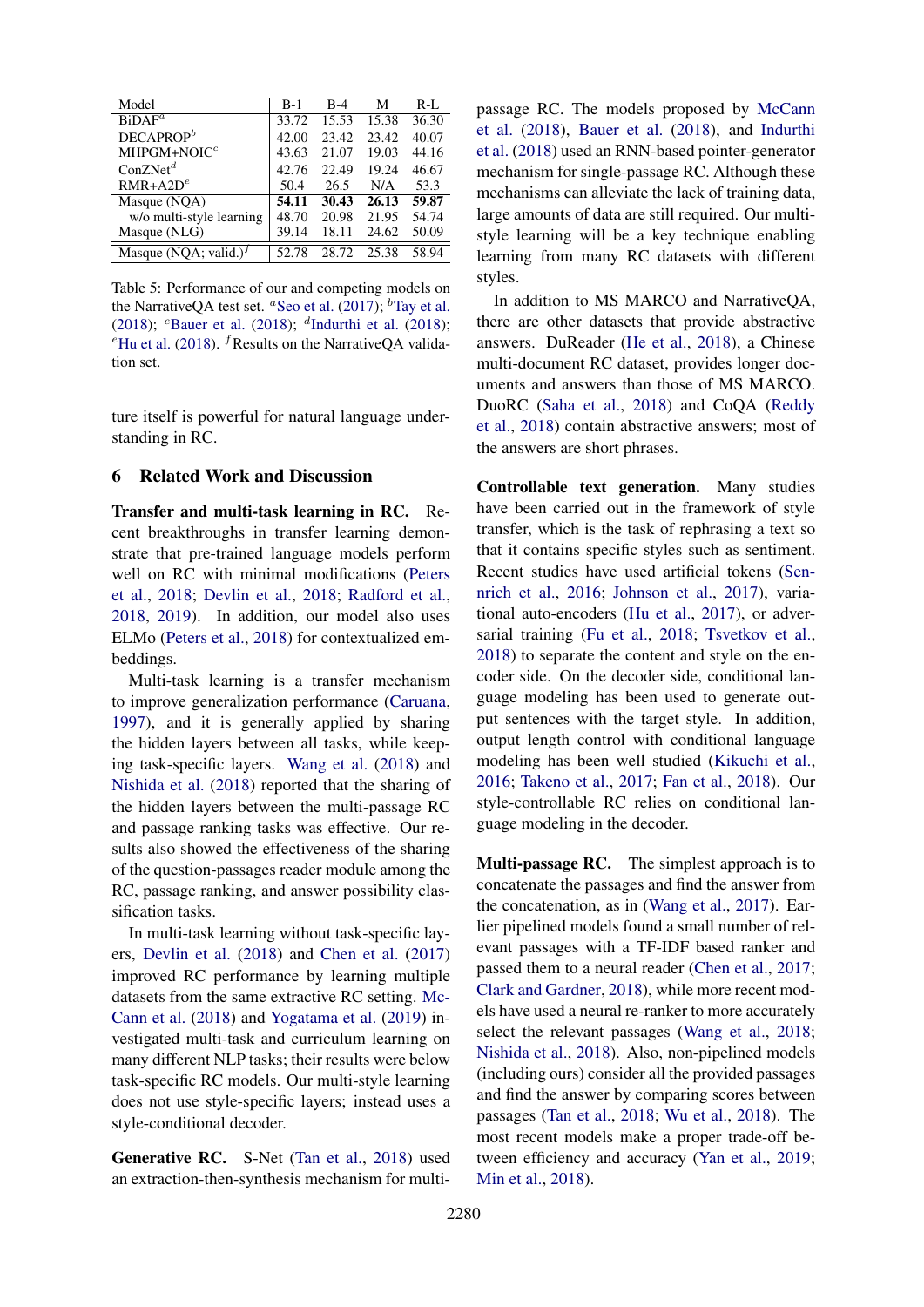# RC with unanswerable question identification.

The previous work of [\(Levy et al.,](#page-9-16) [2017;](#page-9-16) [Clark and](#page-8-10) [Gardner,](#page-8-10) [2018\)](#page-8-10) outputted a no-answer score depending on the probability of all answer spans. [Hu](#page-9-17) [et al.](#page-9-17) [\(2019\)](#page-9-17) proposed an answer verifier to compare an answer with the question. [Sun et al.](#page-10-22) [\(2018\)](#page-10-22) jointly learned an RC model and an answer verifier. Our model introduces a classifier on top of the question-passages reader, which is not dependent on the generated answer.

Abstractive summarization. Current state-ofthe-art models use the pointer-generator mechanism [\(See et al.,](#page-10-3) [2017\)](#page-10-3). In particular, content selection approaches, which decide what to summarize, have recently been used with abstractive models. Most methods select content at the sentence level [\(Hsu et al.,](#page-9-7) [2018;](#page-9-7) [Chen and Bansal,](#page-8-11) [2018\)](#page-8-11) or the word level [\(Pasunuru and Bansal,](#page-9-18) [2018;](#page-9-18) [Li et al.,](#page-9-19) [2018;](#page-9-19) [Gehrmann et al.,](#page-8-4) [2018\)](#page-8-4). Our model incorporates content selection at the passage level in the combined attention.

Query-based summarization has rarely been studied because of a lack of datasets. [Nema et al.](#page-9-20) [\(2017\)](#page-9-20) proposed an attentional encoder-decoder model; however, [Saha et al.](#page-10-17) [\(2018\)](#page-10-17) reported that it performed worse than BiDAF on DuoRC. [Has](#page-8-12)[selqvist et al.](#page-8-12) [\(2017\)](#page-8-12) proposed a pointer-generator based model; however, it does not consider copying words from the question.

# 7 Conclusion

This study sheds light on multi-style generative RC. Our proposed model, *Masque*, is based on multi-source abstractive summarization and learns multi-style answers together. It achieved stateof-the-art performance on the Q&A task and the Q&A + NLG task of MS MARCO 2.1 and the summary task of NarrativeQA. The key to its success is transferring the style-independent NLG capability to the target style by use of the question-passages reader and the conditional pointer-generator decoder. In particular, the capability of copying words from the question and passages can be shared among the styles, while the capability of controlling the mixture weights for the generative and copy distributions can be acquired for each style. Our future work will involve exploring the potential of our multi-style learning towards natural language understanding.

# References

- <span id="page-8-2"></span>Lei Jimmy Ba, Ryan Kiros, and Geoffrey E. Hinton. 2016. Layer normalization. *Computing Research Repository (CoRR)*, arXiv:1607.06450. Version 1.
- <span id="page-8-1"></span>Payal Bajaj, Daniel Campos, Nick Craswell, Li Deng, Jianfeng Gao, Xiaodong Liu, Rangan Majumder, Andrew McNamara, Bhaskar Mitra, Tri Nguyen, Mir Rosenberg, Xia Song, Alina Stoica, Saurabh Tiwary, and Tong Wang. 2018. MS MARCO: A human generated machine reading comprehension dataset. *Computing Research Repository (CoRR)*, arXiv:1611.09268. Version 3.
- <span id="page-8-5"></span>Lisa Bauer, Yicheng Wang, and Mohit Bansal. 2018. [Commonsense for generative multi-hop question an](https://www.aclweb.org/anthology/D18-1454)[swering tasks.](https://www.aclweb.org/anthology/D18-1454) In *Empirical Methods in Natural Language Processing (EMNLP)*, pages 4220–4230.
- <span id="page-8-6"></span>Richard Caruana. 1997. Multitask learning. *Machine Learning*, 28(1):41–75.
- <span id="page-8-7"></span>Danqi Chen, Adam Fisch, Jason Weston, and Antoine Bordes. 2017. [Reading wikipedia to answer open](http://aclweb.org/anthology/P17-1171)[domain questions.](http://aclweb.org/anthology/P17-1171) In *Association for Computational Linguistics (ACL)*, pages 1870–1879.
- <span id="page-8-11"></span>Yen-Chun Chen and Mohit Bansal. 2018. [Fast abstrac](https://www.aclweb.org/anthology/P18-1063)[tive summarization with reinforce-selected sentence](https://www.aclweb.org/anthology/P18-1063) [rewriting.](https://www.aclweb.org/anthology/P18-1063) In *Association for Computational Linguistics (ACL)*, pages 675–686.
- <span id="page-8-10"></span>Christopher Clark and Matt Gardner. 2018. [Simple](https://www.aclweb.org/anthology/P18-1078) [and effective multi-paragraph reading comprehen](https://www.aclweb.org/anthology/P18-1078)[sion.](https://www.aclweb.org/anthology/P18-1078) In *Association for Computational Linguistics (ACL)*, pages 845–855.
- <span id="page-8-0"></span>Jacob Devlin, Ming-Wei Chang, Kenton Lee, and Kristina Toutanova. 2018. BERT: pre-training of deep bidirectional transformers for language understanding. *Computing Research Repository (CoRR)*, arXiv:1810.04805. Version 1.
- <span id="page-8-9"></span>Angela Fan, David Grangier, and Michael Auli. 2018. [Controllable abstractive summarization.](https://www.aclweb.org/anthology/W18-2706) In *Workshop on Neural Machine Translation and Generation (NMT@ACL)*, pages 45–54.
- <span id="page-8-8"></span>Zhenxin Fu, Xiaoye Tan, Nanyun Peng, Dongyan Zhao, and Rui Yan. 2018. Style transfer in text: Exploration and evaluation. In *Association for the Advancement of Artificial Intelligence (AAAI)*, pages 663–670.
- <span id="page-8-4"></span>Sebastian Gehrmann, Yuntian Deng, and Alexander M. Rush. 2018. [Bottom-up abstractive summarization.](https://www.aclweb.org/anthology/D18-1443) In *Empirical Methods in Natural Language Processing (EMNLP)*, pages 4098–4109.
- <span id="page-8-3"></span>Alex Graves. 2013. Generating sequences with recurrent neural networks. *Computing Research Repository (CoRR)*, arXiv:1308.0850. Version 5.
- <span id="page-8-12"></span>Johan Hasselqvist, Niklas Helmertz, and Mikael Kågebäck. 2017. Query-based abstractive summarization using neural networks. *arXiv*, 1712.06100.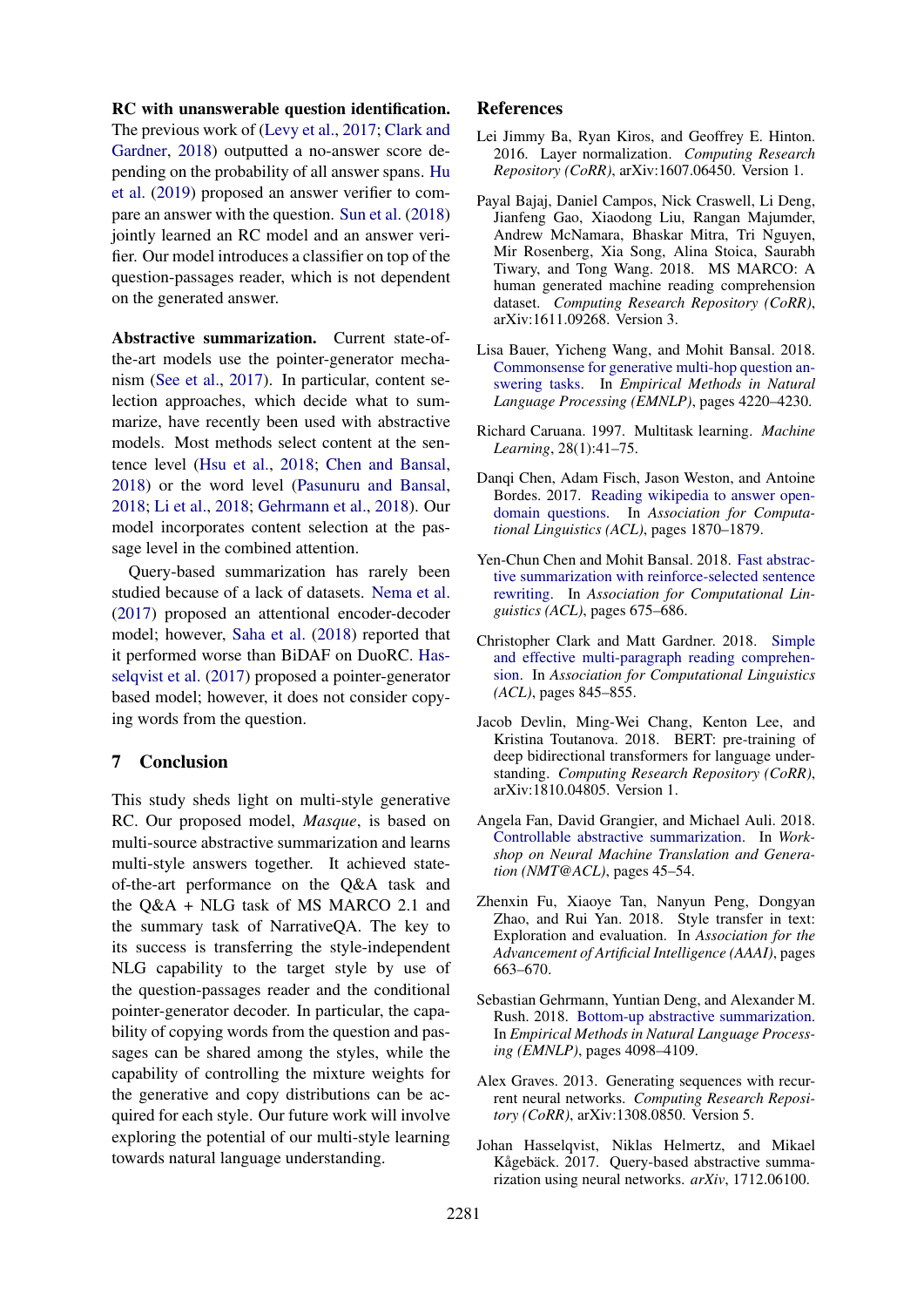- <span id="page-9-5"></span>Kaiming He, Xiangyu Zhang, Shaoqing Ren, and Jian Sun. 2016. Deep residual learning for image recognition. In *Computer Vision and Pattern Recognition (CVPR)*, pages 770–778.
- <span id="page-9-12"></span>Wei He, Kai Liu, Jing Liu, Yajuan Lyu, Shiqi Zhao, Xinyan Xiao, Yuan Liu, Yizhong Wang, Hua Wu, Qiaoqiao She, Xuan Liu, Tian Wu, and Haifeng Wang. 2018. [DuReader: a chinese machine read](https://www.aclweb.org/anthology/W18-2605)[ing comprehension dataset from real-world applica](https://www.aclweb.org/anthology/W18-2605)[tions.](https://www.aclweb.org/anthology/W18-2605) In *Workshop on Machine Reading for Question Answering (MRQA@ACL)*, pages 37–46.
- <span id="page-9-4"></span>Dan Hendrycks and Kevin Gimpel. 2016. Bridging nonlinearities and stochastic regularizers with gaussian error linear units. *Computing Research Repository (CoRR)*, arXiv:1606.08415. Version 2.
- <span id="page-9-7"></span>Wan-Ting Hsu, Chieh-Kai Lin, Ming-Ying Lee, Kerui Min, Jing Tang, and Min Sun. 2018. [A unified](https://www.aclweb.org/anthology/P18-1013) [model for extractive and abstractive summarization](https://www.aclweb.org/anthology/P18-1013) [using inconsistency loss.](https://www.aclweb.org/anthology/P18-1013) In *Association for Computational Linguistics (ACL)*, pages 132–141.
- <span id="page-9-2"></span>Minghao Hu, Yuxing Peng, Furu Wei, Zhen Huang, Dongsheng Li, Nan Yang, and Ming Zhou. 2018. [Attention-guided answer distillation for machine](https://www.aclweb.org/anthology/D18-1232) [reading comprehension.](https://www.aclweb.org/anthology/D18-1232) In *Empirical Methods in Natural Language Processing (EMNLP)*, pages 2077–2086.
- <span id="page-9-17"></span>Minghao Hu, Furu Wei, Yuxing Peng, Zhen Huang, Nan Yang, and Ming Zhou. 2019. Read + Verify: Machine reading comprehension with unanswerable questions. In *Association for the Advancement of Artificial Intelligence (AAAI)*.
- <span id="page-9-13"></span>Zhiting Hu, Zichao Yang, Xiaodan Liang, Ruslan Salakhutdinov, and Eric P. Xing. 2017. Toward controlled generation of text. In *International Conference on Machine Learning (ICML)*, pages 1587– 1596.
- <span id="page-9-6"></span>Hakan Inan, Khashayar Khosravi, and Richard Socher. 2017. Tying word vectors and word classifiers: A loss framework for language modeling. In *International Conference on Learning Representations (ICLR)*.
- <span id="page-9-10"></span>Sathish Reddy Indurthi, Seunghak Yu, Seohyun Back, and Heriberto Cuayáhuitl. 2018. [Cut to the chase:](https://www.aclweb.org/anthology/D18-1054) [A context zoom-in network for reading comprehen](https://www.aclweb.org/anthology/D18-1054)[sion.](https://www.aclweb.org/anthology/D18-1054) In *Empirical Methods in Natural Language Processing (EMNLP)*, pages 570–575.
- <span id="page-9-3"></span>Melvin Johnson, Mike Schuster, Quoc V. Le, Maxim Krikun, Yonghui Wu, Zhifeng Chen, Nikhil Thorat, Fernanda B. Viegas, Martin Wattenberg, Greg ´ Corrado, Macduff Hughes, and Jeffrey Dean. 2017. [Google's multilingual neural machine translation](https://www.aclweb.org/anthology/Q17-1024) [system: Enabling zero-shot translation.](https://www.aclweb.org/anthology/Q17-1024) *Transactions of the Association for Computational Linguistic (TACL)*, 5:339–351.
- <span id="page-9-0"></span>Mandar Joshi, Eunsol Choi, Daniel S. Weld, and Luke Zettlemoyer. 2017. [TriviaQA: A large scale dis](http://aclweb.org/anthology/P17-1147)[tantly supervised challenge dataset for reading com](http://aclweb.org/anthology/P17-1147)[prehension.](http://aclweb.org/anthology/P17-1147) In *Association for Computational Linguistics (ACL)*, pages 1601–1611.
- <span id="page-9-14"></span>Yuta Kikuchi, Graham Neubig, Ryohei Sasano, Hiroya Takamura, and Manabu Okumura. 2016. [Control](https://www.aclweb.org/anthology/D16-1140)[ling output length in neural encoder-decoders.](https://www.aclweb.org/anthology/D16-1140) In *Empirical Methods in Natural Language Processing (EMNLP)*, pages 1328–1338.
- <span id="page-9-1"></span>Tomás Kociský, Jonathan Schwarz, Phil Blunsom, Chris Dyer, Karl Moritz Hermann, Gabor Melis, and ´ Edward Grefenstette. 2018. [The NarrativeQA read](https://www.aclweb.org/anthology/Q18-1023)[ing comprehension challenge.](https://www.aclweb.org/anthology/Q18-1023) *Transactions of the Association for Computational Linguistic (TACL)*, 6:317–328.
- <span id="page-9-16"></span>Omer Levy, Minjoon Seo, Eunsol Choi, and Luke Zettlemoyer. 2017. [Zero-shot relation extraction via](https://www.aclweb.org/anthology/K17-1034) [reading comprehension.](https://www.aclweb.org/anthology/K17-1034) In *Computational Natural Language Learning (CoNLL)*, pages 333–342.
- <span id="page-9-19"></span>Chenliang Li, Weiran Xu, Si Li, and Sheng Gao. 2018. [Guiding generation for abstractive text sum](https://www.aclweb.org/anthology/N18-2009)[marization based on key information guide network.](https://www.aclweb.org/anthology/N18-2009) In *North American Chapter of the Association for Computational Linguistics: Human Language Technologies (NAACL-HLT)*, pages 55–60.
- <span id="page-9-8"></span>Bryan McCann, Nitish Shirish Keskar, Caiming Xiong, and Richard Socher. 2018. The natural language decathlon: Multitask learning as question answering. *Computing Research Repository (CoRR)*, arXiv:1806.08730. Version 1.
- <span id="page-9-15"></span>Sewon Min, Victor Zhong, Richard Socher, and Caiming Xiong. 2018. [Efficient and robust question an](https://www.aclweb.org/anthology/P18-1160)[swering from minimal context over documents.](https://www.aclweb.org/anthology/P18-1160) In *Association for Computational Linguistics (ACL)*, pages 1725–1735.
- <span id="page-9-20"></span>Preksha Nema, Mitesh M. Khapra, Anirban Laha, and Balaraman Ravindran. 2017. [Diversity driven atten](https://www.aclweb.org/anthology/P17-1098)[tion model for query-based abstractive summariza](https://www.aclweb.org/anthology/P17-1098)[tion.](https://www.aclweb.org/anthology/P17-1098) In *Association for Computational Linguistics (ACL)*, pages 1063–1072.
- <span id="page-9-11"></span>Kyosuke Nishida, Itsumi Saito, Atsushi Otsuka, Hisako Asano, and Junji Tomita. 2018. Retrieve-andread: Multi-task learning of information retrieval and reading comprehension. In *Conference on Information and Knowledge Management (CIKM)*, pages 647–656.
- <span id="page-9-9"></span>Kishore Papineni, Salim Roukos, Todd Ward, and Wei-Jing Zhu. 2002. [Bleu: a method for automatic eval](https://www.aclweb.org/anthology/P02-1040)[uation of machine translation.](https://www.aclweb.org/anthology/P02-1040) In *Association for Computational Linguistics (ACL)*, pages 311–318.
- <span id="page-9-18"></span>Ramakanth Pasunuru and Mohit Bansal. 2018. [Multi](https://www.aclweb.org/anthology/N18-2102)[reward reinforced summarization with saliency and](https://www.aclweb.org/anthology/N18-2102) [entailment.](https://www.aclweb.org/anthology/N18-2102) In *North American Chapter of the Association for Computational Linguistics: Human Language Technologies (NAACL-HLT)*, pages 646–653.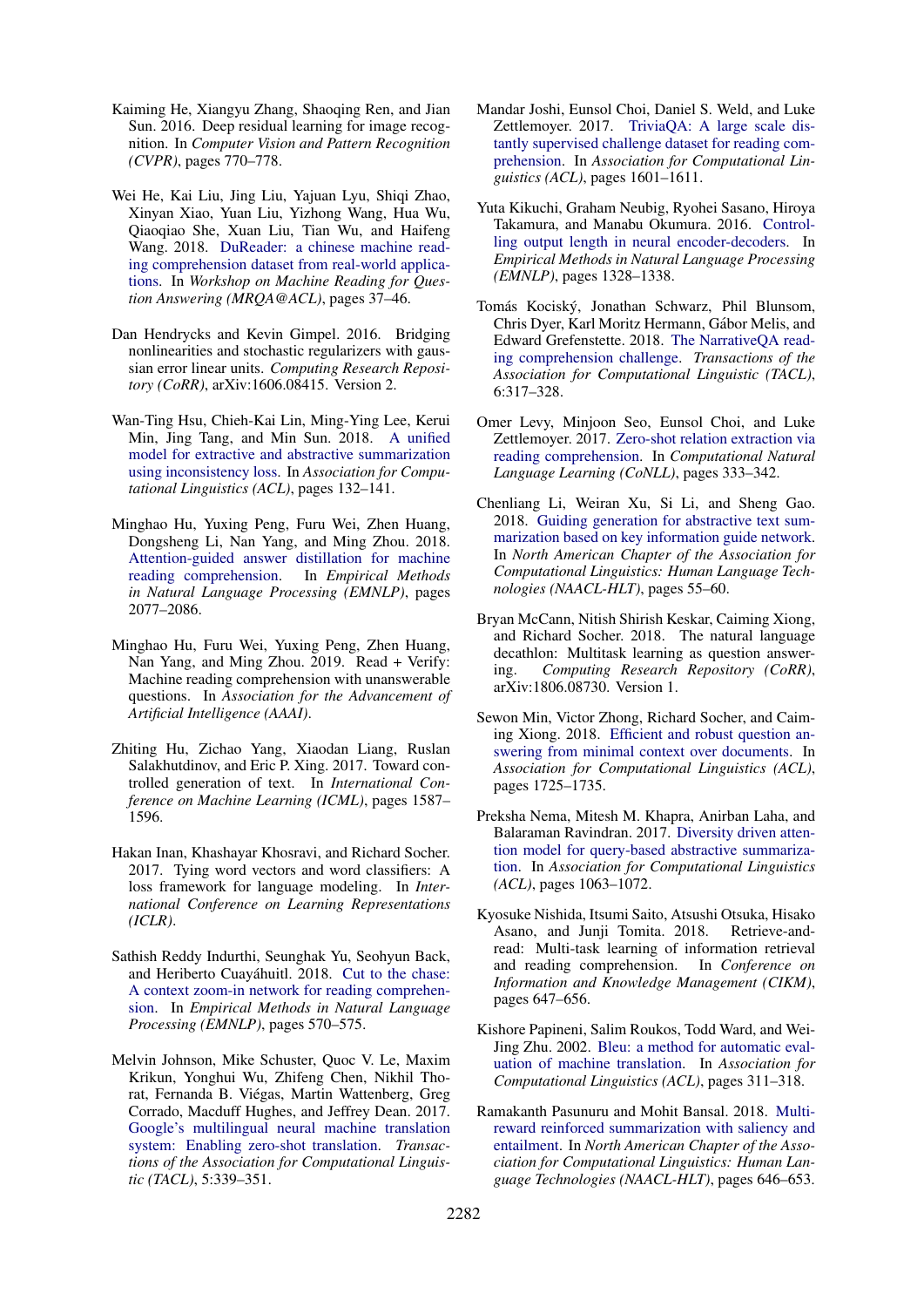- <span id="page-10-5"></span>Jeffrey Pennington, Richard Socher, and Christopher D. Manning. 2014. [Glove: Global vectors for](http://www.aclweb.org/anthology/D14-1162) [word representation.](http://www.aclweb.org/anthology/D14-1162) In *Empirical Methods in Natural Language Processing (EMNLP)*, pages 1532– 1543.
- <span id="page-10-6"></span>Matthew E. Peters, Mark Neumann, Mohit Iyyer, Matt Gardner, Christopher Clark, Kenton Lee, and Luke Zettlemoyer. 2018. [Deep contextualized word repre](https://www.aclweb.org/anthology/N18-1202)[sentations.](https://www.aclweb.org/anthology/N18-1202) In *North American Chapter of the Association for Computational Linguistics: Human Language Technologies (NAACL-HLT)*, pages 2227– 2237.
- <span id="page-10-9"></span>Alec Radford, Karthik Narasimhan, Tim Salimans, and Ilya Sutskever. 2018. Improving language understanding by generative pre-training. Technical report, OpenAI.
- <span id="page-10-15"></span>Alec Radford, Jeffrey Wu, Rewon Child, David Luan, Dario Amodei, and Ilya Sutskever. 2019. Language models are unsupervised multitask learners. Technical report, OpenAI.
- <span id="page-10-1"></span>Pranav Rajpurkar, Robin Jia, and Percy Liang. 2018. [Know what you don't know: Unanswerable ques](https://www.aclweb.org/anthology/P18-2124)[tions for SQuAD.](https://www.aclweb.org/anthology/P18-2124) In *Association for Computational Linguistics (ACL)*, pages 784–789.
- <span id="page-10-0"></span>Pranav Rajpurkar, Jian Zhang, Konstantin Lopyrev, and Percy Liang. 2016. [SQuAD: 100,000+ ques](https://aclweb.org/anthology/D16-1264)[tions for machine comprehension of text.](https://aclweb.org/anthology/D16-1264) In *Empirical Methods in Natural Language Processing (EMNLP)*, pages 2383–2392.
- <span id="page-10-18"></span>Siva Reddy, Danqi Chen, and Christopher D. Manning. 2018. CoQA: A conversational question answering challenge. *Computing Research Repository (CoRR)*, arXiv:1808.07042. Version 1.
- <span id="page-10-17"></span>Amrita Saha, Rahul Aralikatte, Mitesh M. Khapra, and Karthik Sankaranarayanan. 2018. [DuoRC: Towards](https://www.aclweb.org/anthology/P18-1156) [complex language understanding with paraphrased](https://www.aclweb.org/anthology/P18-1156) [reading comprehension.](https://www.aclweb.org/anthology/P18-1156) In *Association for Computational Linguistics (ACL)*, pages 1683–1693.
- <span id="page-10-3"></span>Abigail See, Peter J. Liu, and Christopher D. Manning. 2017. [Get to the point: Summarization with pointer](https://www.aclweb.org/anthology/P17-1099)[generator networks.](https://www.aclweb.org/anthology/P17-1099) In *Association for Computational Linguistics (ACL)*, pages 1073–1083.
- <span id="page-10-19"></span>Rico Sennrich, Barry Haddow, and Alexandra Birch. 2016. [Controlling politeness in neural machine](https://www.aclweb.org/anthology/N16-1005) [translation via side constraints.](https://www.aclweb.org/anthology/N16-1005) In *North American Chapter of the Association for Computational Linguistics: Human Language Technologies (NAACL-HLT)*, pages 35–40.
- <span id="page-10-8"></span>Minjoon Seo, Aniruddha Kembhavi, Ali Farhadi, and Hannaneh Hajishirzi. 2017. Bidirectional attention flow for machine comprehension. In *International Conference on Learning Representations (ICLR)*.
- <span id="page-10-7"></span>Rupesh Kumar Srivastava, Klaus Greff, and Jürgen Schmidhuber. 2015. works. *Computing Research Repository (CoRR)*, arXiv:1505.00387. Version 2.
- <span id="page-10-22"></span>Fu Sun, Linyang Li, Xipeng Qiu, and Yang Liu. 2018. U-Net: Machine reading comprehension with unanswerable questions. *Computing Research Repository (CoRR)*, arXiv:1810.06638. Version 1.
- <span id="page-10-11"></span>Shunsuke Takeno, Masaaki Nagata, and Kazuhide Yamamoto. 2017. [Controlling target features in neural](https://www.aclweb.org/anthology/W17-5702) [machine translation via prefix constraints.](https://www.aclweb.org/anthology/W17-5702) In *Workshop on Asian Translation (WAT@IJCNLP)*, pages 55–63.
- <span id="page-10-13"></span>Chuanqi Tan, Furu Wei, Nan Yang, Bowen Du, Weifeng Lv, and Ming Zhou. 2018. S-Net: From answer extraction to answer synthesis for machine reading comprehension. In *Association for the Advancement of Artificial Intelligence (AAAI)*, pages 5940–5947.
- <span id="page-10-14"></span>Yi Tay, Anh Tuan Luu, Siu Cheung Hui, and Jian Su. 2018. Densely connected attention propagation for reading comprehension. In *Advances in Neural Information Processing Systems (NeurIPS)*, pages 4911–4922.
- <span id="page-10-20"></span>Yulia Tsvetkov, Alan W. Black, Ruslan Salakhutdinov, and Shrimai Prabhumoye. 2018. [Style transfer](https://www.aclweb.org/anthology/P18-1080) [through back-translation.](https://www.aclweb.org/anthology/P18-1080) In *Association for Computational Linguistics (ACL)*, pages 866–876.
- <span id="page-10-4"></span>Ashish Vaswani, Noam Shazeer, Niki Parmar, Jakob Uszkoreit, Llion Jones, Aidan N. Gomez, Lukasz Kaiser, and Illia Polosukhin. 2017. Attention is all you need. In *Advances in Neural Information Processing Systems (NIPS)*, pages 6000–6010.
- <span id="page-10-16"></span>Shuohang Wang, Mo Yu, Xiaoxiao Guo, Zhiguo Wang, Tim Klinger, Wei Zhang, Shiyu Chang, Gerald Tesauro, Bowen Zhou, and Jing Jiang.  $2018$ .  $\mathbb{R}^3$ : Reinforced reader-ranker for open-domain question answering. In *Association for the Advancement of Artificial Intelligence (AAAI)*, pages 5981–5988.
- <span id="page-10-21"></span>Wenhui Wang, Nan Yang, Furu Wei, Baobao Chang, and Ming Zhou. 2017. [Gated self-matching net](https://www.aclweb.org/anthology/P17-1018)[works for reading comprehension and question an](https://www.aclweb.org/anthology/P17-1018)[swering.](https://www.aclweb.org/anthology/P17-1018) In *Association for Computational Linguistics (ACL)*, pages 189–198.
- <span id="page-10-2"></span>Hua Wu, Haifeng Wang, Sujian Li, Wei He, Yizhong Wang, Jing Liu, Kai Liu, and Yajuan Lyu. 2018. [Multi-passage machine reading comprehension with](https://www.aclweb.org/anthology/P18-1178) [cross-passage answer verification.](https://www.aclweb.org/anthology/P18-1178) In *Association for Computational Linguistics (ACL)*, pages 1918– 1927.
- <span id="page-10-10"></span>Caiming Xiong, Victor Zhong, and Richard Socher. 2017. Dynamic coattention networks for question answering. In *International Conference on Learning Representations (ICLR)*.
- <span id="page-10-12"></span>Ming Yan, Jiangnan Xia, Chen Wu, Bin Bi, Zhongzhou Zhao, Ji Zhang, Luo Si, Rui Wang, Wei Wang, and Haiqing Chen. 2019. A deep cascade model for multi-document reading comprehension. In *Association for the Advancement of Artificial Intelligence (AAAI)*.